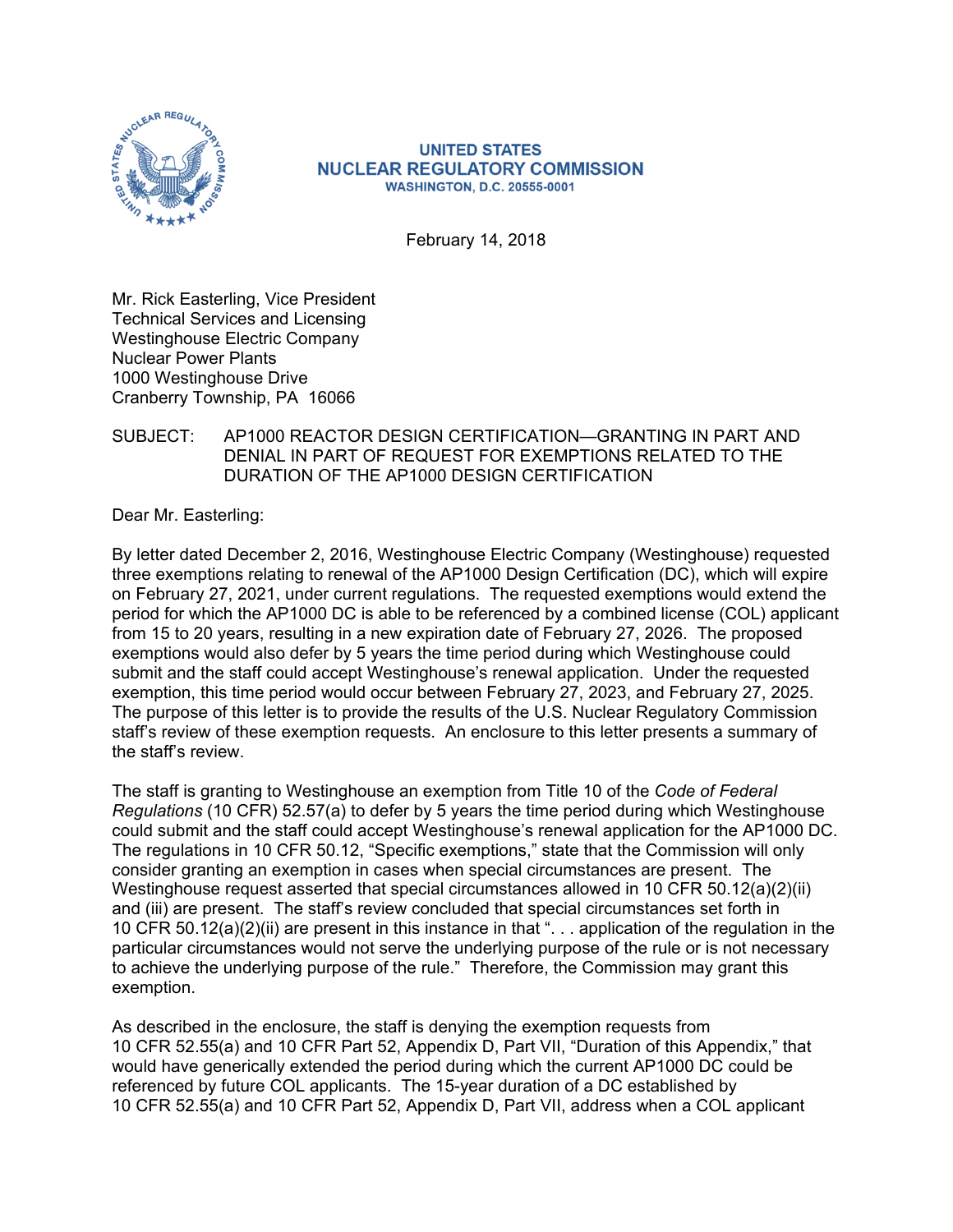R. Easterling -2-

may reference the AP1000 design. These regulations pertain to future COL applicants' ability to reference the AP1000 design certified by NRC rulemaking, and exemptions from them require consideration of the particular special circumstances of the "interested person" (i.e., the COL applicant), pursuant to the provisions of 10 CFR 50.12(a). Special circumstances related to the ability to reference the DC do not pertain to Westinghouse, as it is not a prospective COL applicant. Such exemptions would need to be requested by and granted to a specific COL applicant based on a demonstration of its particular special circumstances.

If you have any questions, please contact Mr. Donald Habib of my staff at 301-415-1035.

Sincerely,

 */RA/* 

Francis M. Akstulewicz, Director Division of New Reactor Licensing Office of New Reactors

Docket No. 52-006

Enclosure:

Staff Evaluation Westinghouse Request for Exemptions Related to the Duration of the AP1000 Design Certification

cc: See next page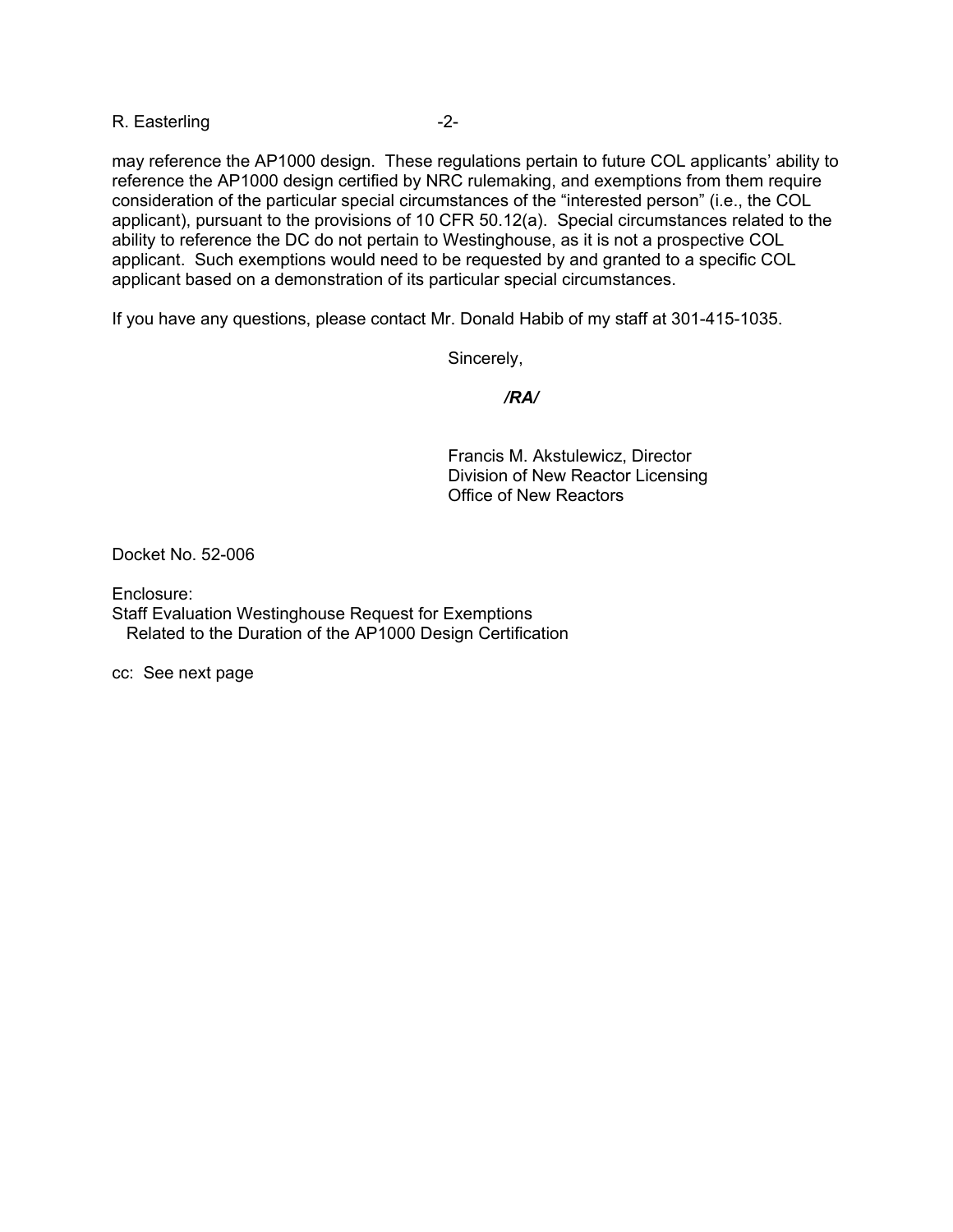# R. Easterling  $-3-$

#### SUBJECT: AP1000 REACTOR DESIGN CERTIFICATION—GRANTING IN PART AND DENIAL IN PART OF REQUEST FOR EXEMPTIONS RELATED TO THE DURATION OF THE AP1000 DESIGN CERTIFICATION DATED FEBRUARY 14, 2018

DISTRIBUTION: **Public** RidsNroOd RidsNroOgcMailCenter

| ADAMS Accession No. ML17265A099 - Package |                 |                   | *via email              | <b>NRO-002</b> |
|-------------------------------------------|-----------------|-------------------|-------------------------|----------------|
| <b>OFFICE</b>                             | PM:NRO/DNRL/LB4 | LA: NRO/DNRL/LB4* | <b>BC: NRO/DNRL/LB4</b> | OGC*           |
| <b>NAME</b>                               | <b>DHabib</b>   | <b>RButler</b>    | JDixon-Herrity          | KRoach         |
| DATE                                      | 1/18/18         | 1/18/18           | 1/19/18                 | 1/25/18        |
| $\overline{\phantom{a}}$ OFFICE           | D:NRO/DNRL      |                   |                         |                |
| <b>NAME</b>                               | FAkstulewicz    |                   |                         |                |
| <b>DATE</b>                               | 2/14/18         |                   |                         |                |

### **OFFICIAL RECORD COPY**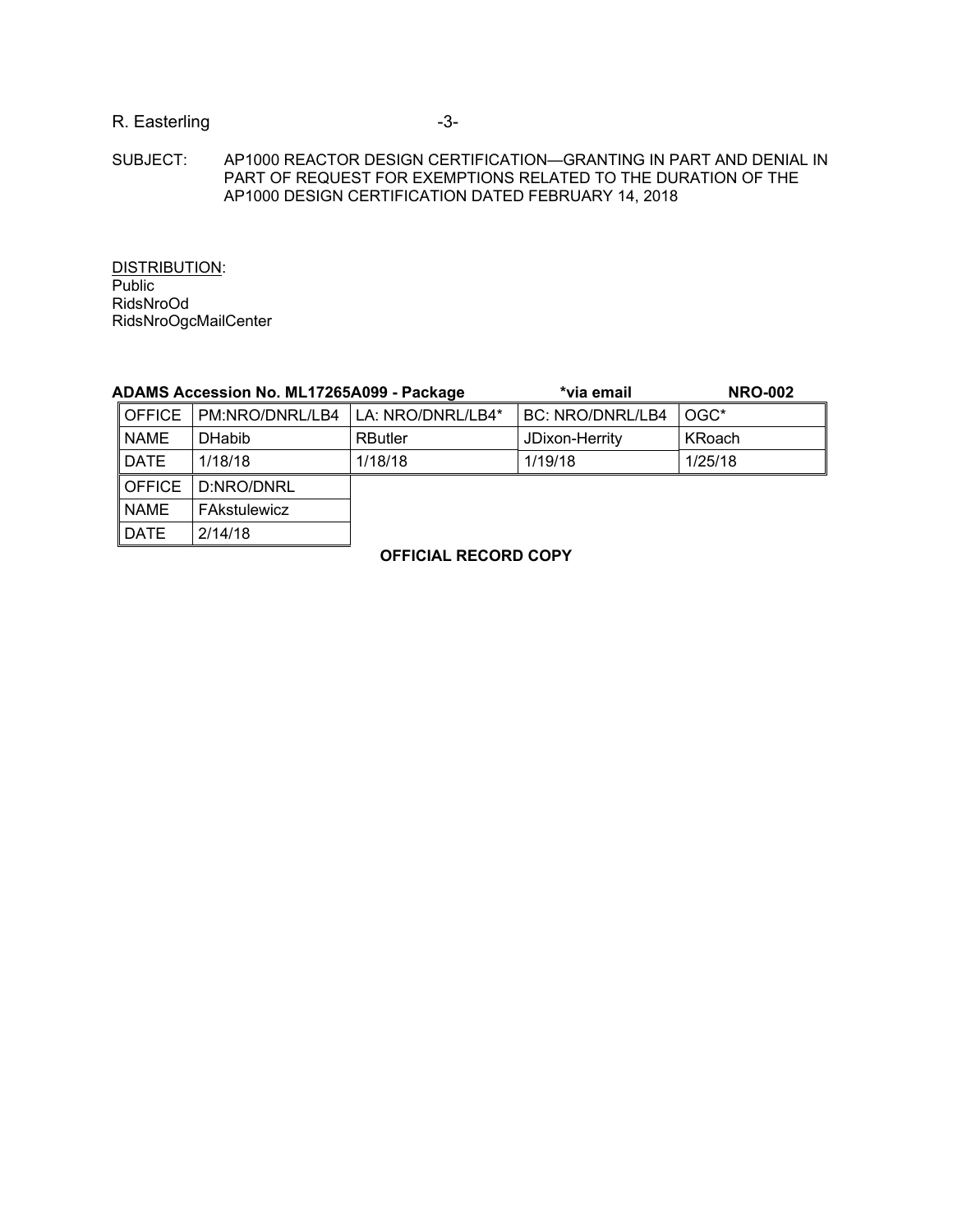DCWG - AP1000 Mailing List (Revised 12/20/2017) cc:

Paul M. Bessette Morgan, Lewis & Bockius LLP 1111 Pennsylvania Avenue, NW Washington, DC 20004

Mr. Barton Z. Cowan, Esquire Eckert Seamans Cherin & Mellott, LLC 600 Grant Street, 44th Floor Pittsburgh, PA 15219

Mr. Eugene S. Grecheck Vice President Nuclear Support Services Dominion Energy, Inc. 5000 Dominion Blvd. Glen Allen, VA 23060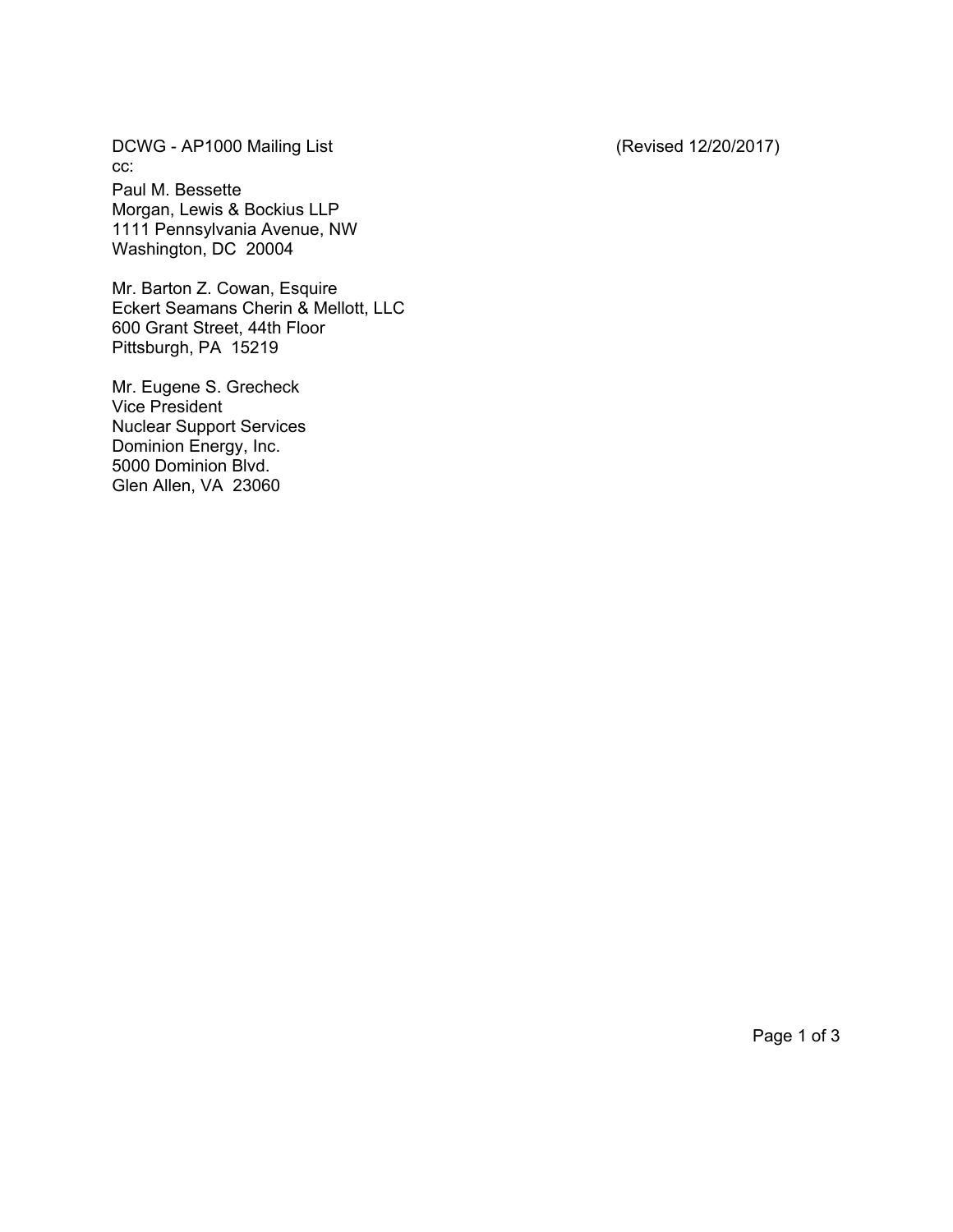DCWG - AP1000 Mailing List

Email

pshastings@generationmpower,com (Peter Hastings) agaughtm@southernco.com (Amy Aughtman) amonroe@scana.com (Amy Monroe) APH@NEI.org (Adrian Heymer) awc@nei.org (Anne W. Cottingham) benjamja@westinghouse.com Bill.Jacobs@gdsassociates.com (Bill Jacobs) collinlj@westinghouse.com (Leslie Collins) CumminWE@Westinghouse.com (Edward W. Cummins) cwaltman@roe.com (C. Waltman) david.hinds@ge.com (David Hinds) david.lewis@pillsburylaw.com (David Lewis) easterr@westinghouse.com (Rick Easterling) ecullington@earthlink.net (E. Cullington) eddie.grant@excelservices.com (Eddie Grant) erg-xl@cox.net (Eddie R. Grant) fbelser@regstaff.sc.gov George.Madden@fpl.com (George Madden) George\_Stramback@Charter.net (George Stramback) james1.beard@ge.com (James Beard) jannina.blanco@pillsburylaw.com (Jannina Blanco) jerald.head@ge.com (Jerald G. Head) jflitter@regstaff.sc.gov jim@ncwarn.org (Jim Warren) john.elnitsky@pgnmail.com (John Elnitsky) Joseph\_Hegner@dom.com (Joseph Hegner) jrappe@nuscalepower.com (Jodi Rappe) kinneyrw@dhec.sc.gov (Ronald Kinney) KSutton@morganlewis.com (Kathryn M. Sutton) kuylerr@westinghouse.com (Ray Kuyler) kwaugh@impact-net.org (Kenneth O. Waugh) lchandler@morganlewis.com (Lawrence J. Chandler) maurerbf@westinghouse.com (Brad Maurer) media@nei.org (Scott Peterson) MSF@nei.org (Marvin Fertel) nirsnet@nirs.org (Michael Mariotte) nscjiangguang@sina.com (Jiang Guang) Nuclaw@mindspring.com (Robert Temple) patriciaL.campbell@ge.com (Patricia L. Campbell) paul.gaukler@pillsburylaw.com (Paul Gaukler) Paul.Jacobs@fpl.com (Paul Jacobs) Paul@beyondnuclear.org (Paul Gunter) pbessette@morganlewis.com (Paul Bessette)